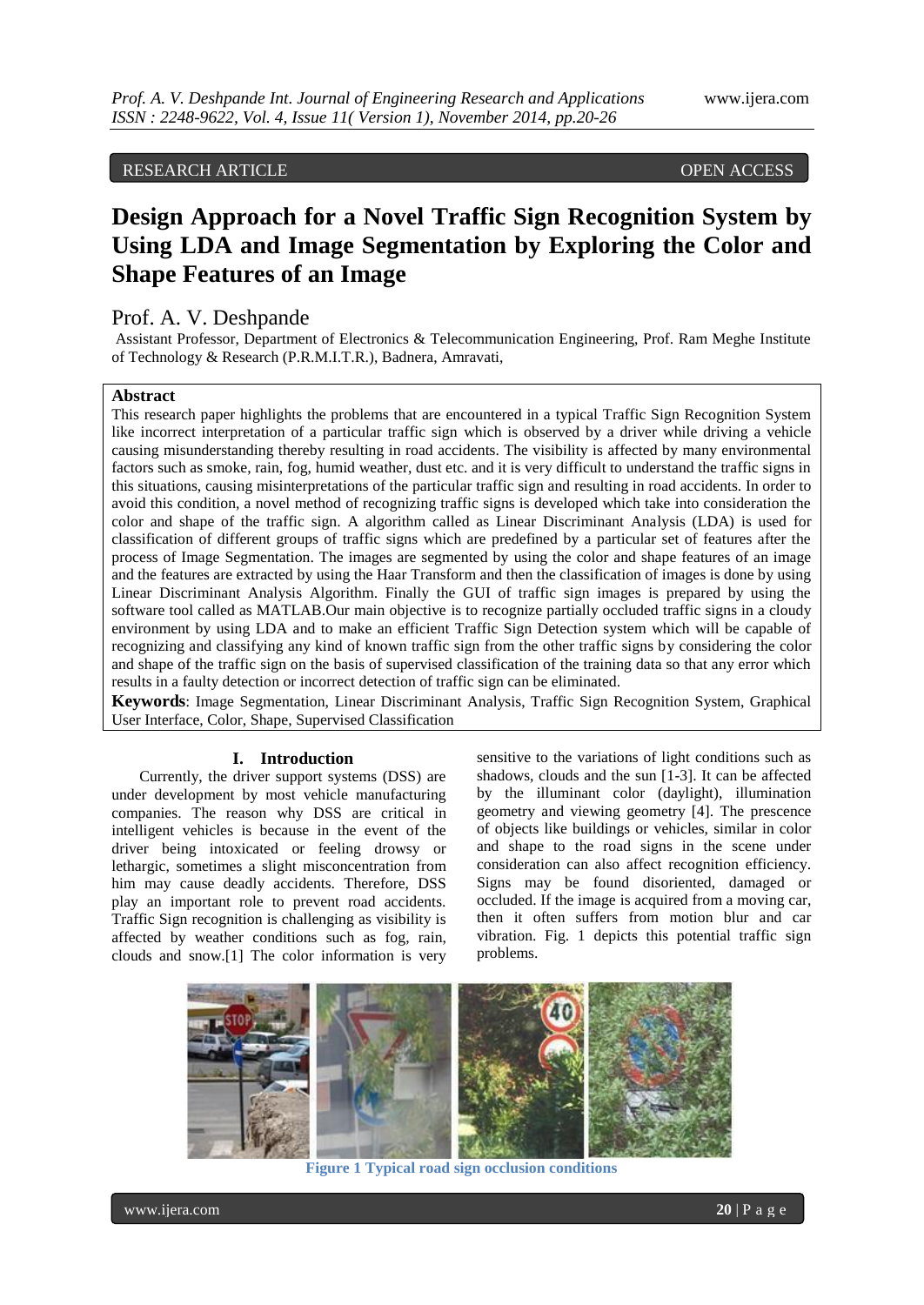The process of traffic sign recognition is divided into two steps: First a traffic sign is detected in the image, later this traffic sign is recognized using a shape recognition algorithm. Further the algorithm is extended to classify traffic signs based on information given in the pictogram. First phase is usually done by color segmentation. Since traffic signs have edges of a specific color, color based segmentation represents a good base for easier extraction of traffic signs from image background. In [10], color based segmentation is done in two steps: color quantization followed by region of interest analysis. For color model, RGB color space is usually used, although YIQ, YUV, L\*a\*b and CIE can be used also. After color segmentation, shape based segmentation is performed for final detection of circles, ellipses and triangles. Second phase is traffic sign classification where various methods like template matching, linear discriminant analysis, Support Vector Machines (SVM), Artificial Neural Networks and other machine learning methods can be used [10]. For traffic sign detection AdaBoost [18] and SURF [19] algorithms can be used also Types of Traffic Signs:

There are several hundreds of traffic signs available to handle different situation at the time of driving. They can be classified into three main categories:

- 1.Mandatory Signs
- 2.Cautionary Signs
- 3.Informatory Signs

#### 1.Mandatory Signs:

These signs require the driver to obey the signs for the safety of other road users. These signs use red circular or octagon border with white blue or background and black pictogram.

2.Cautionary Signs:

These signs are for the safety of drivers and advice them to obey these signs. Generally it uses red triangle with white background and black pictogram.

#### 3.Informatory Signs:

These signs provide information to the driver about the facilities available ahead, and the route and distance to reach the specific destinations. These signs use rectangle shape of blue border with white background and black pictogram.



 **Figure 2 Typical category of traffic signs**

Challenges in Traffic Sign Recognition:

The problems which are generally faced by a Traffic Sign Recognition system are given as below:

### 1.Lighting Conditions:

Lighting conditions cannot be the same every time, it is changeable and not controllable. Lighting is different according to the time of the day, season, cloudiness and other weather conditions etc. [2].

2.The prescence of other objects:

Sometimes objects other than the traffic sign boards surround the traffic signs. This produces partial occlusions, shadows etc.[2]

#### **II. Literature Survey**

In recent years, research in traffic sign recognition has grown rapidly because of the real need for such systems in future vehicles. Performance indices headed for by these systems include high recognition rates, real time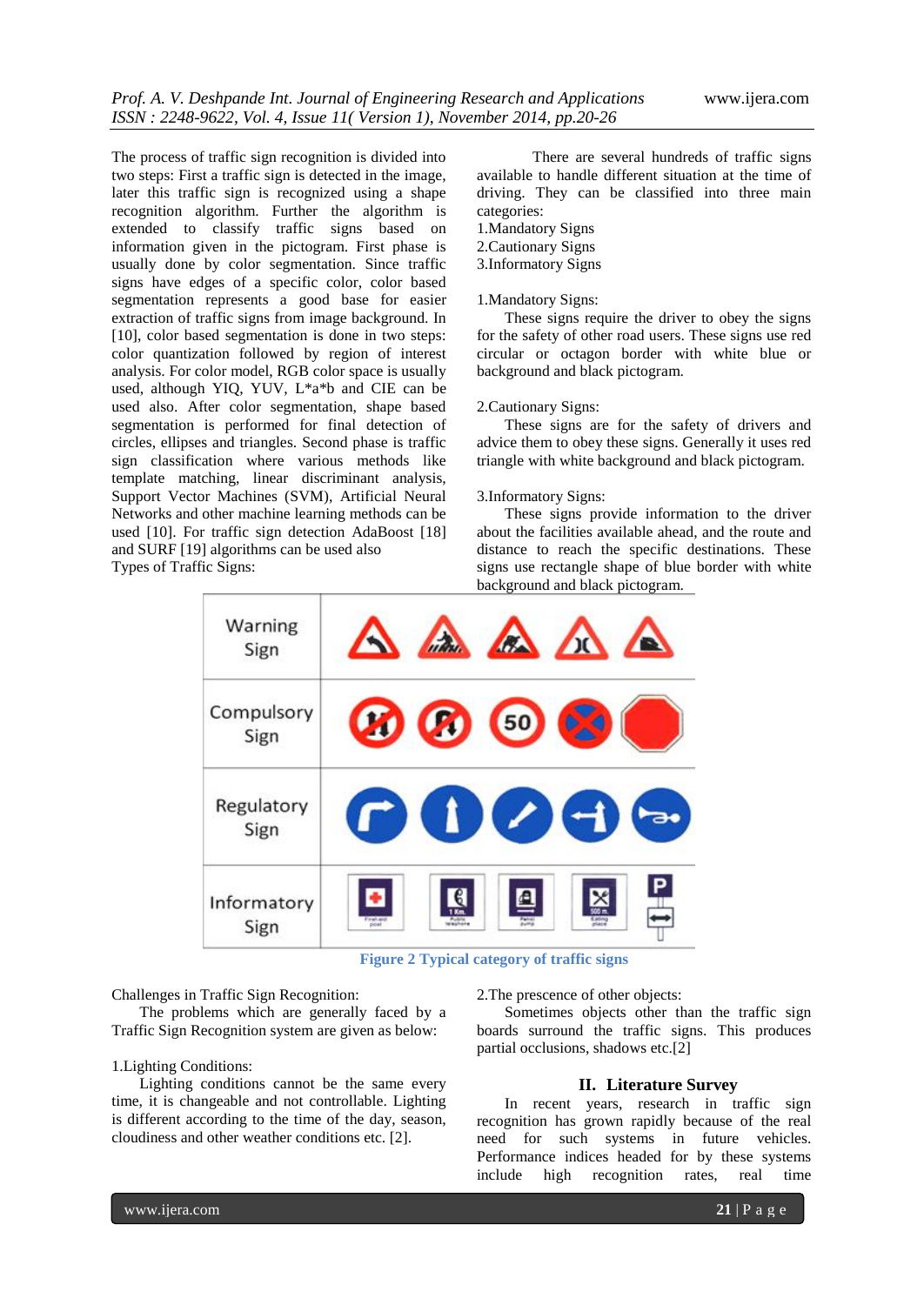implementation, many traffic sign categories as recognition objects, robustness for variant environments and feasibility under poor visibility conditions. Liu and Maruya [6] studied the effect of adverse weather conditions on the development of traffic sign recognition. They developed two approaches to enhance the traffic concerns auto exposure control of onboard vehicle cameras. Paulo and Correia [7] proposed a recognition algorithm that analyses the outer contours of pictograms. Matching of signs against the database is done using the curvature scale space representation. Hoferlin and Zimmermann[8] presented a system for the recognition of circular traffic signs. The system introduces the application of scale invariant feature transform local features for content-based traffic sign detection along with widely applied shape-based approaches. Ruta et.al. [9] utilized a novel image representation and discriminative feature selection algorithms to detect and track traffic signs. The detector captures instances of equiangular polygons in the scene which is first appropriately filtered to extract the relevant information and establish the regions of interest. The tracker predicts the position and scale of the detected sign candidate over time to reduce computation. Bascon et. al. [10] proposed a preprocessing methods and improvements in the support vector machines (SVM) to increase the accuracy of recognition while reducing the number of support vectors. Results showed an accuracy improvement by 3-5%. Tam T. Le has proposed a Support Vector Machine method to retrieve candidate region of traffic sign in real time video processing in which it utilizes a block of pixels as an input vector [1]. Another method has also been proposed by Hassan Shojania based on thresholding, convolution masks and geometric constraint method but in this they didn't implemented the pictographic recognition stage [2]. Auranuch Lorsakul proposes the system with Neural Network technique with canny edge detection method, in this test sign images including distortion images are provided into the program in order to identify the network generalization Because the algorithm attempts to detect the circles or ellipse in the test images, this requires more processing time in the much complex background images that have high numbers of the potential area candidates [3]. The color segmentation algorithm to segment the road sign from the image is proposed by Hossain et. Al.[1]. The RGB color segmentation algorithm is used to segment the road sign from the image. The segmented road sign is then classified according to their color and shape. Hu moment invariants are used as the feature set and neural network classifier is used to classify road signs to their respective classes. Finally, individual road sign from its class is recognized using another neural network classifier. Pattern Matching of the unknown sign's shape with

standard shapes of the traffic signs is proposed by Fleyeh and Khan [2] in detecting traffic signs in life images and videos. The pattern matching algorithm works with shape vertices rather than the whole image. Gabor wavelet for road sign detection and recognition using a hybrid classifer to detect and classify of red road signs is proposed by Fatmehsanet al.[3]. The input image is transferred from RGB color space to the YCbCr color space and the red pixels are extracted. Road sign image is then convolved with a bank of Gabor wavelets and the feature vectors are then extracted for classification. These feature vectors are classified by a hybrid classifier. Detection and recognition of mandatory and cautionary road signs using unique identifiable features is proposed by Hemadri and Kulkarni [4]. The image is categorized depending on the color and the form and extracting unique identifiable features of the image. The sign is recognized by comparing these patterns with standard set of road signs. A method for prohibition traffic sign detection is proposed by Quingsong et. Al. [5]. The color information in HIS color space and the symmetry property of circles are used to detect signs, and the histograms of oriented gradient feature and the nearest distance method are used to recognize them. Eigen-based traffic sign recognition is introduced by Fleyeh and Davami [6]. This technique is based on invoking the principal component analysis algorithm to choose the most effective components of traffic sign images to classify an unknown traffic sign. A set of weights are computed from the most effective eigen vectors of the traffic sign. By using the Euclidean distance, unknown traffic sign images are then classified. Combining detection and classification of circular traffic signs is proposed by Huang et. al. [7]. The position and scale of sign candidates within the scene are captured by detecting the center of circle using improved fast radial symmetry detector. In the classification stage, pictogram distribution histogram is used to represent the pictogram. A computer vision based system for real time robust traffic sign detection and recognition is proposed by Chen et.al. [8]. Sign candidates within ROI's are detected by a set of Haar wavelet features obtained from AdaBoost training. Then, the speeded up robust features is applied for the sign recognition. The recognition is performed by finding out the template image that gives the maximum number of matches [8]. A two stage symbolic road sign detection and classification is developed by Ruta et.al.[9]. A well constrained circle/regular polygon detector is used and augmented with the appropriate color filtering. The Kalman filter based tracker is additionally employed in each frame of the input video to predict the position and scale of a previously detected candidate [9]. The color enhancement with an adaptive threshold is combined to extract red regions in the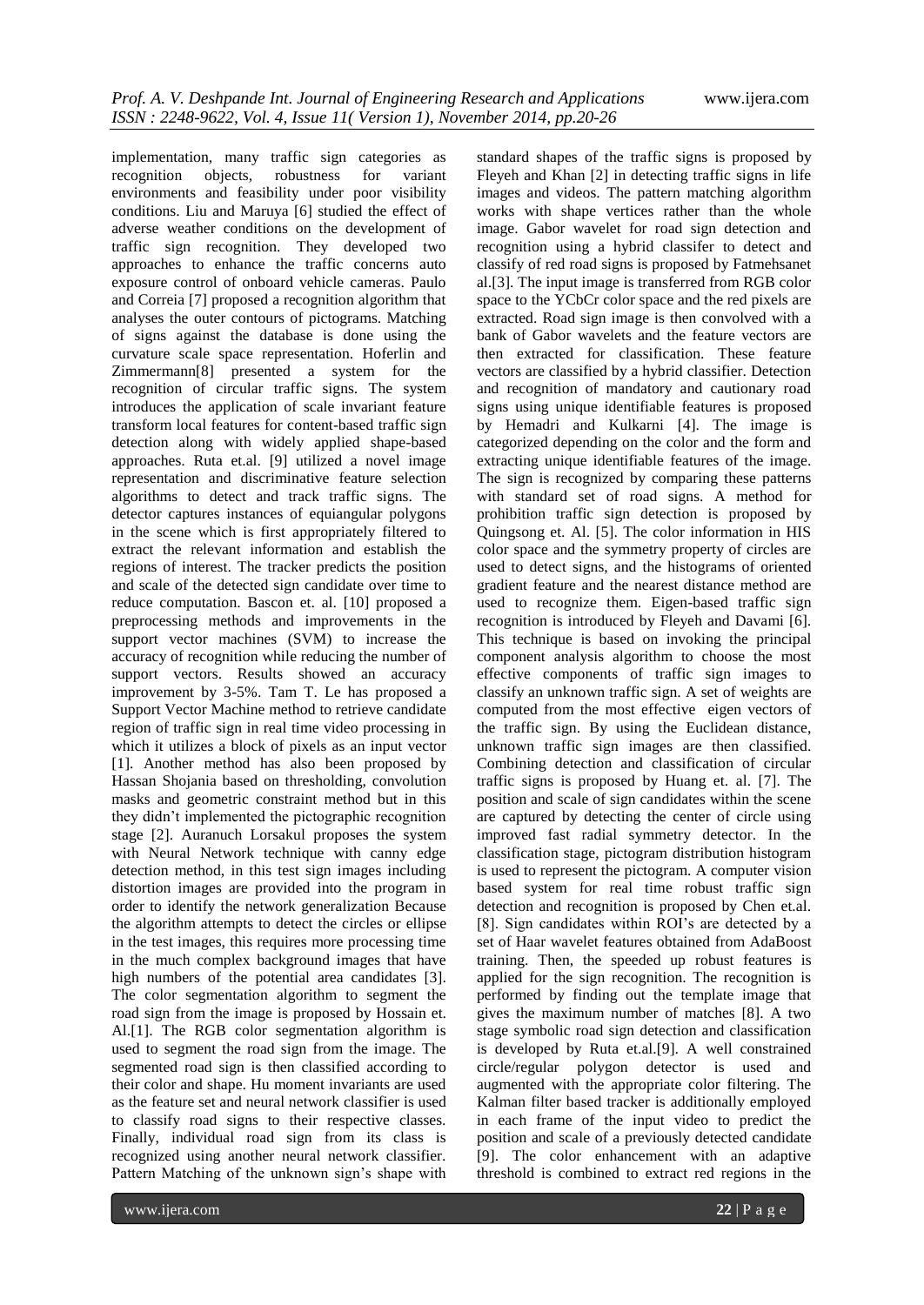image is presented by Zaklouta et.al. [10]. The detection is performed using an efficient linear support vector machine with histograms of oriented gradients (HOG) features [10]. Kiran et.al. proposed detection and recognition of traffic signs from image sequences using the color information. In order to improve the performance of segmentation, product of enhanced hue and saturation components 8is used. Linear support vector machine with the distance to border features of the segmented blobs is used to obtain better shape classification performance [11]. Sebastian Houben establish a new probabilistic measure foir traffic sign color detection and propose a novel Hough like algorithm for detecting circular and rectangular shapes [1]. Kyung-in Min etc proposed a method which can recognize about four directional road signs in regions of interest and the experiments are based on unmanned ground vehicle [2]. The method using Coherence vector of oriented gradienys features with neural network classifier is promised by R.Rajesh etc. and they prove the results based on the combination of other features can acquire better recognition rates [3]. Siti Sarah Md Sallah etc. propose a road sign detection and recognition algorithm for an embedded application, which use HIS color space to segment the road signs color and the shape to classify road signs [4]. Besides, the visual attention mechanism is introduced to detect traffic sign, which mainly for prohibition sign and it is very important for traffic safety [5].

#### **III. Software Tool used:**

MATLAB (matrix laboratory) is a numerical computing environment and fourth generation programming language. Developed by MathWorks, MATLAB allows matrix manipulations, plotting of functions and data, implementation of algorithms, creation of user interfaces, and interfacing with programs written in other languages, including C, C++, Java and Fortran. Although MATLAB is intended primarily for numerical computing, an optional toolbox uses the MuPAD symbolic engine, allowing access to symbolic computing capabilities. An additional package, Simulink adds graphical multi-domain simulation and model based design for dynamic and embedded systems.

## **IV. Research Methodology to be employed :**

The aim of our experiments is to detect and recognize traffic signs of any color, size, shape or type depending on the nature of the traffic sign. There are many different types of traffic signs and consist of different sizes, shapes or colors of the individual traffic sign. The adverse weather conditions like fog, cloudy, sunny, rainy or snow can affect the visibility of driver which is travelling on the road and tend to get mislead because of the wrong

information which is perceived by the traffic sign. In order to decrease the amount of road accidents which happen because of the problem of faulty detection of traffic signs, a efficient traffic sign recognition system must be developed so that it can cater the need of the existing user and the rules of traffic. We intend to develop a traffic sign recognition system which is capable of detecting the traffic sign in any bad weather condition may be it seems to be cloudy, rainy or foggy etc. Our proposed system takes into account the contributions of the research scholars in this area of research and the conclusions and scope for future work. The system uses a three step approach in the process of recognition of a traffic sign. The first step is the detection of road traffic sign by using the classical method of image segmentation which is followed by the process of recognition of the traffic sign by using a classifier and the final step is traffic sign classification which is used to classify a given traffic sign from a group of different kinds of traffic signs which fall in the same category by using a selection criteria or by comparing the information contained in a set of images with the information which is extracted from the given traffic sign image belonging in the same category. We follow supervised classification of traffic sign images that is the image database consist of two image databases viz. the training image database and the testing image database out of which the training image database is used as a distinguishing factor in order to classify the testing data from the main database. After the classification of training data the test images are used to distinguish the unknown traffic signs from the set of similar traffic sign images. The algorithm for the proposed traffic sign detection system is given as below :

- 1.Image Acquisition form image database.
- 2.Traffic sign detection by using color.
- 3.Traffic sign Detection by using shape.
- 4.Feature extraction from traffic sign images.
- 5.Traffic sign recognition by using LDA.
- 6.Traffic sign Classification and tracking.

#### **V. Work done so far:**

A database of different kinds of traffic sign images consisting of traffic sign images of various categories like rectangular, hexagonal, octagonal and circular shapes of different colors like red, white, yellow, blue, orange, green and consisting of a white background on which the color of the image is embibed are collected and subjected to some preprocessing operations like resizing an image to 128 x 128 pixels and conversion of a RGB image to binary image has been performed so far and the future work includes application of LDA algorithm to an image so in order to segment the image according to its features like color and shape so that the classification of a particular image from the other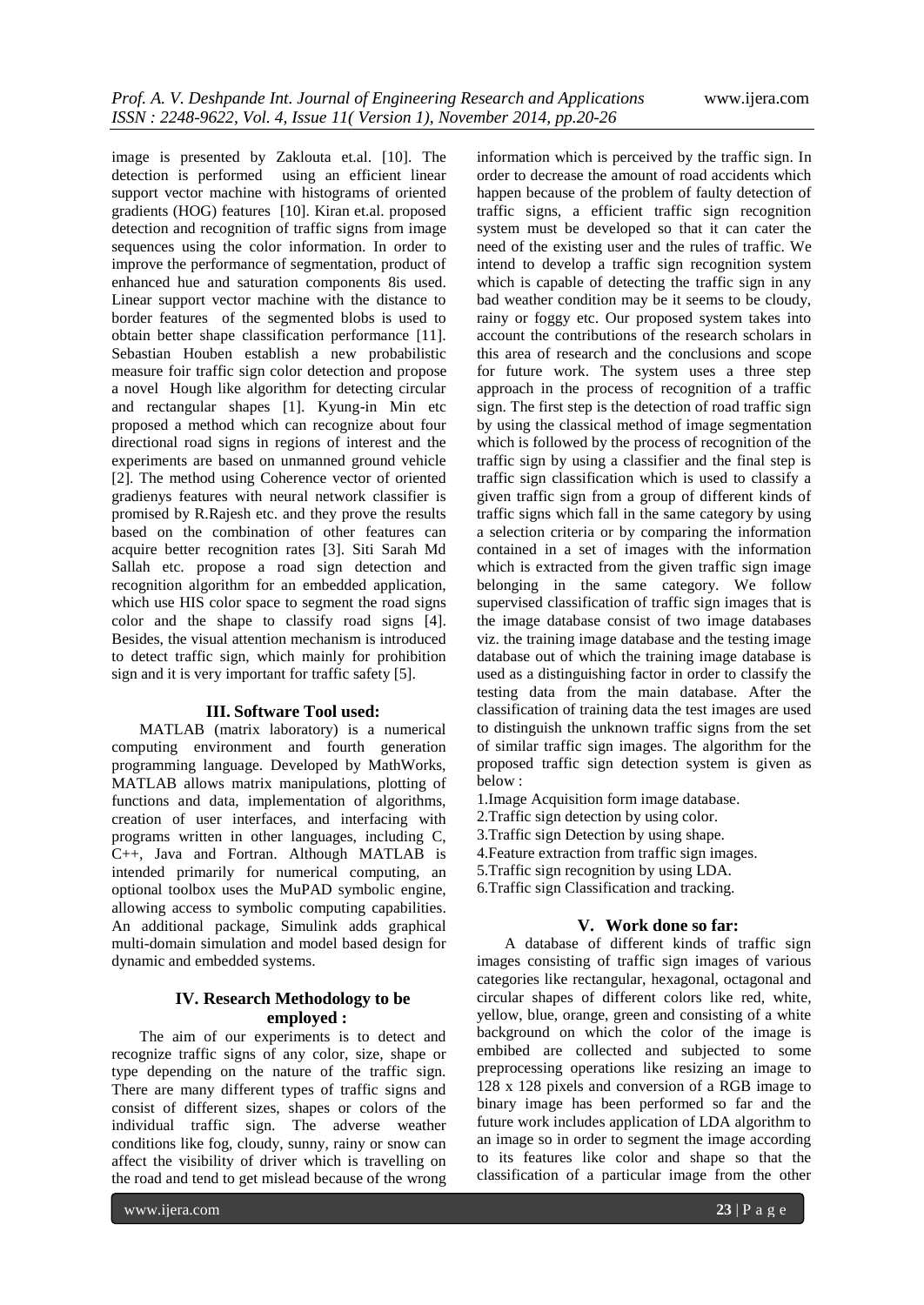traffic sign images can be done with the help of a suitable classifier algorithm, since the aim of our project is to perform a supervised classification of a traffic sign image from the other images based on the color and shape features extracted from a given image so that one class of traffic signs can be easily distinguished from the other categories of traffic signs.



An image database of different kinds of traffic signs like circular, hexagonal, octagonal, rectangular shapes and of different colors like red, green, yellow, blue, orange black, white etc. is prepared and stored in our image database. The examples of some of our traffic sign images collected from the database is shown in the figures which are given below:





The images are resized to 128 x 128 pixels so that the normalization process can be performed on that images without any difficulty.





www.ijera.com **24** | P a g e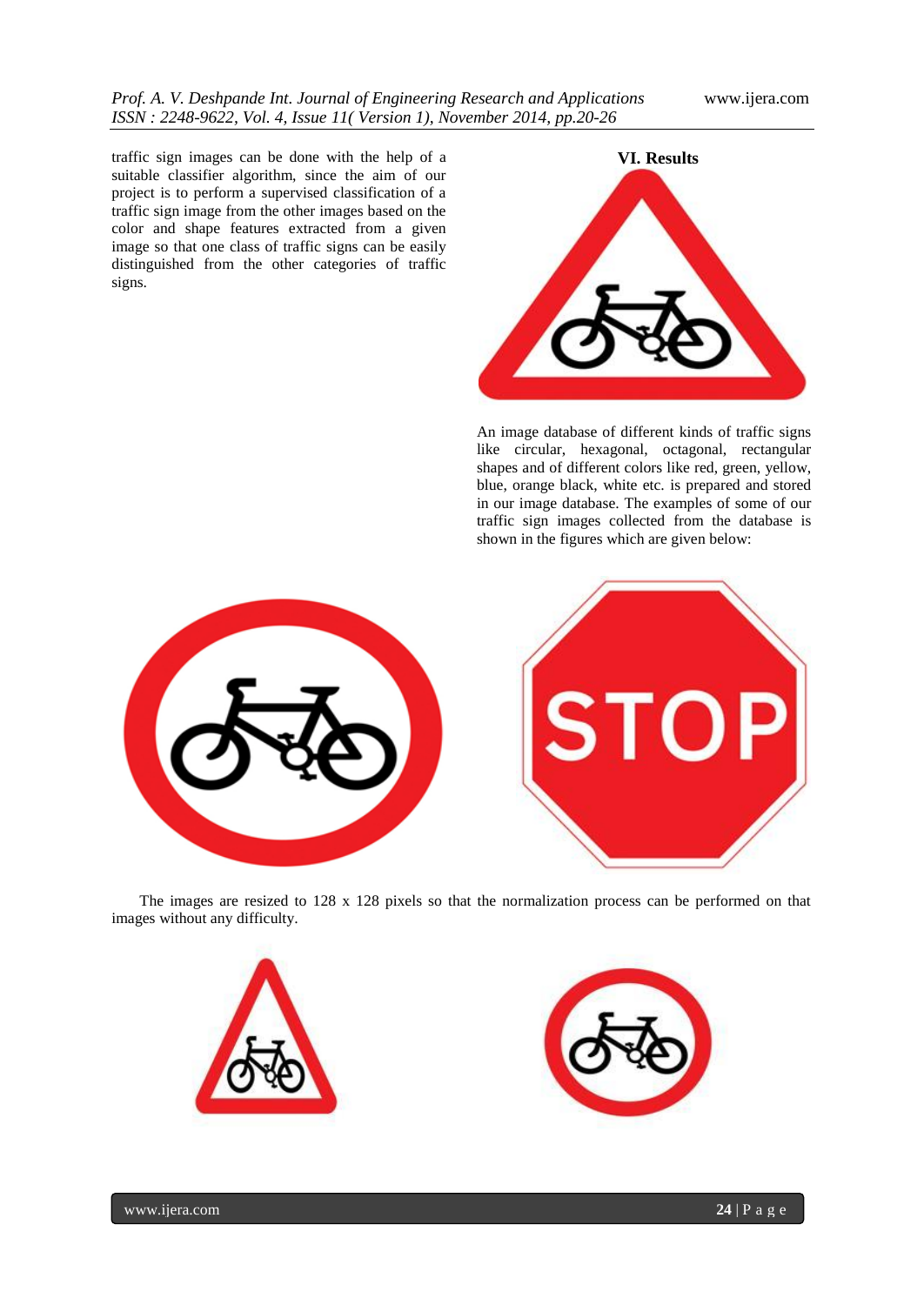

The images which are resized are converted from RGB to binary images which is a preprocessing operation required for the process of image segmentation because as we know that the image segmentation process can be performed on binary images on







The next step will be segmentation of an image with the help of an algorithm like watershed segmentation algorithm so that the color and shape features can be differentiated distinctly so that the next subsequent step is done successfully.

#### **References :**

- [1] Kristian Kovacic, Edouard Ivanjko and Hrvoje Gold, "*Computer Vision Systems in Road Vehicles: A Review*", Proceedings of the Croatian Computer Vision Workshop, Year 1, September 19, 2013, Zagreb, Croatia.
- [2] H.Fleyeh, E.Davami, "*Eigen-based Traffic Sign Recognition*", Published in IET Intelligent Transport Systems, 2011, Vol. 5, Iss. 3, pp.190-196.
- [3] Gauri A. Tagunde, C.O. Banchhor, Nilesh J. Uke, "*Detection, Classification and*

*Recognition of Road Traffic Signs using Color and Shape features*", International Journal of Advanced Technology and Engineering Research (IJATER), Volume 2, Issue 4, July 2012.

- [4] Andreas Mogelmose, Mohan M. Trivedi, Thomas B. Moeslund, "*Learning to detect Traffic Signs: Comparative Evaluation of Synthetic and Real- World Datasets*", 21 st International Conference on Pattern Recognition (ICPR 2012), November 11-15, 2012, Tsukuba, Japan.
- [5] Vidyagouri B. Hemadri, Umakant P. Kulkarni, "*Road Sign Detection and Recognition in Adverse Case using Pattern Matching*", International Journal of Applied Information Systems (IJAIS), International Conference & workshop on Advanced Computing 2013 (ICWAC 2013).